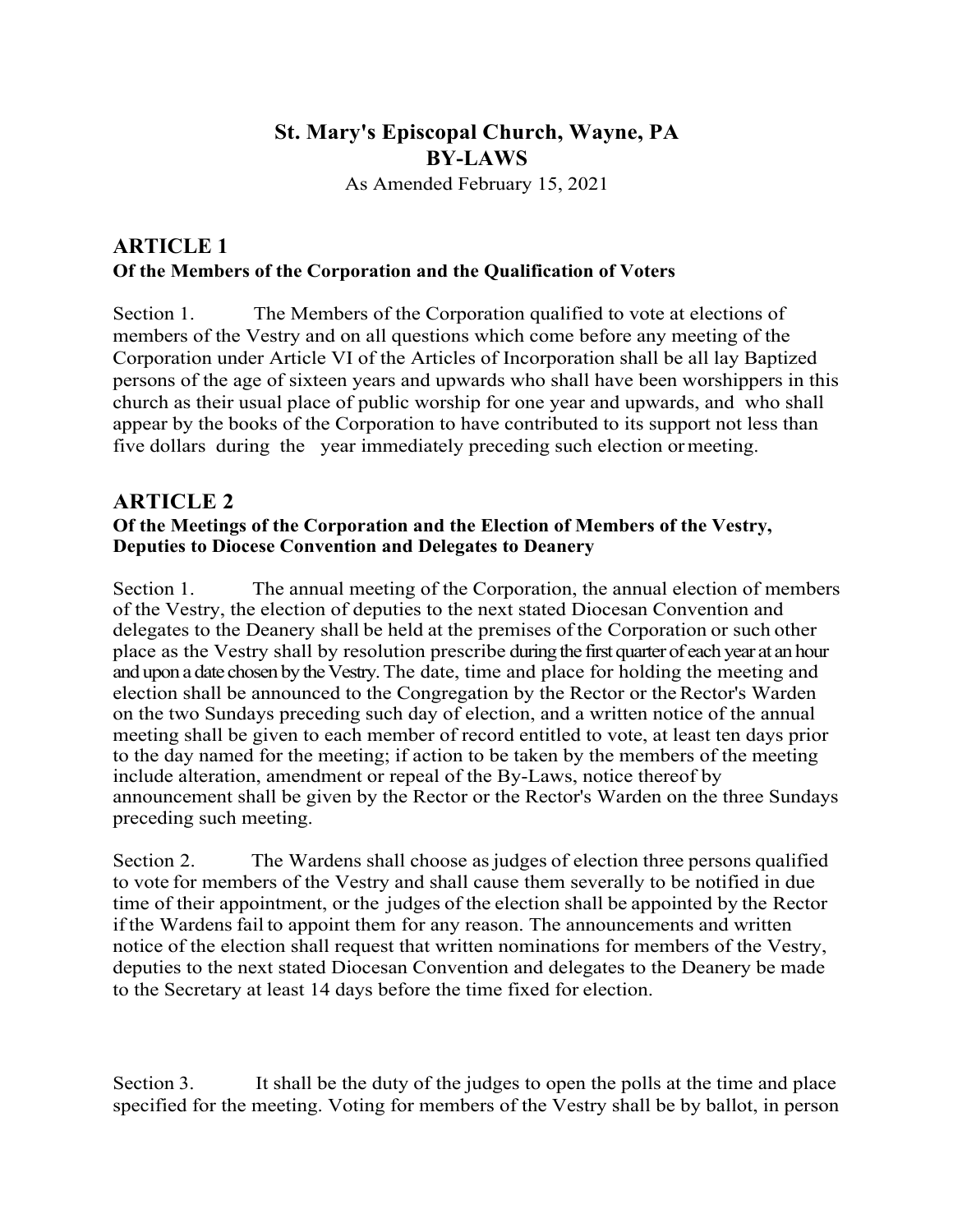and/or by absentee ballot but not by proxy. The candidates shall include all qualified members nominated to the Secretary. The polls shall remain open for one hour unless the Vestry shall direct that they remain open for a longer period. Those candidates receiving the largest number of votes shall be declared elected. The results of the election shall be communicated in writing to the Secretary, who shall notify each of the persons elected, and shall be announced to the Congregation on the Sunday next succeeding the day of election. Each member elected to the Vestry should make every effort to attend a meeting of the Vestry to be held as soon thereafter as practicable, for the purpose of organizing the commissions and committees of the church. At this meeting the Secretary shall present the official return to the Vestry in writing and shall enter the official return in the minutes.

Section 4. In case of failure to hold an election on the day specified the Vestry shall appoint another day within four weeks for holding such election.

Section 5. Special meetings of the members may be called at any time by the Rector, or the members of the Vestry, or upon the request of at least 20 members of the Corporation. Notice of the time and place of a special meeting shall be given in the same manner as Section 1 of this Article prescribes for annual meetings.

Section 6. At all meetings of the members of the Corporation, ten percent of the members who would be qualified to vote if present in person shall constitute a quorum.

Section 7. Voting for all matters other than election of the Vestry may be by ballot, voice vote, or show of hands but not by proxy.

#### **ARTICLE 3 Of the Members of the Vestry, the Appointment of Wardens and Officers, and Meetings of the Vestry**

Section 1. Those qualified to serve on the Vestry under Article VII of the Articles of Incorporation shall be a Baptized and Confirmed Lay person of the age of eighteen years and upwards, and a member of the Corporation. All Vestry nominations are to be made in writing by a member of the Corporation, signed by the nominee and delivered to the secretary at least fourteen (14) days before the time fixed for election. Self-nominations are also allowed up to and including the day for election. A majority of the vestry shall be residents of Pennsylvania. Those qualified to serve on the Vestry shall not be a member of the same household or immediate family member as a concurrent Vestry member nor a paid Lay Employee of the church.

Section 2. The Vestry shall consist of no fewer than nine Vestry members. The Vestry will include the Rector's Warden and the People's Warden and shall be divided into three classes of three members. The members of each class shall be elected at the annual meeting of the Corporation and shall serve for a period of three (3) years. If a vacancy exists, a vestry member may be appointed for an additional one-year term at the end of their three-year term in order to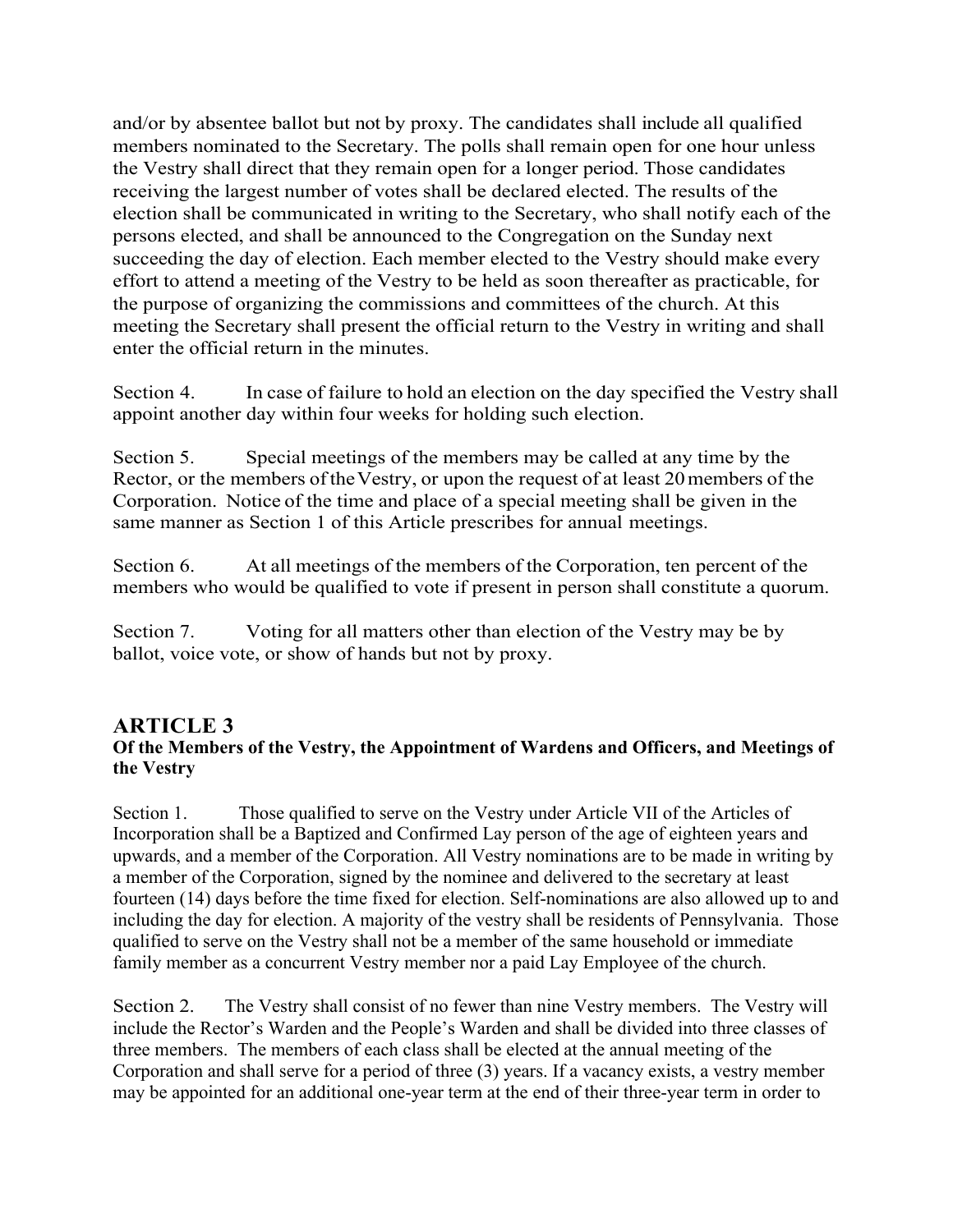maintain a nine-person vestry. No person on the Vestry shall serve more than one consecutive three-year term. There shall be no limit on the total number of non-consecutive terms a member of the Corporation may serve on the Vestry. The People's Warden shall be selected from the members of the Vestry, on a subsequent ballot during the annual meeting, by the members of the Corporation. In the event that there is only one nomination for the People's Warden election by acclamation is permissible. The People's Warden will be selected each year during the annual meeting. A member of the Vestry appointed by the Vestry under Article 3 Section 6 to fill an unexpired term of less than two years, may stand for election to the Vestry, during the annual meeting, without it being considered more than one consecutive three-year term.

Section 3. Following the annual election of members of the Vestry, the stated meeting of the Vestry shall be held as soon as practicable. Meetings of the Vestry shall be held on such day in the months of January, February, March, April, May, June, September, October, November, and December as the Vestry may from time to time fix by resolution. Special meetings of the Vestry may be called by the Rector, Rector's Warden or by a majority of the members of the Vestry at anytime uponfive days written notice.

Section 4. Members of the Vestry, or any committee designated by the Vestry, may participate in a meeting of the Vestry or committee by telephone conference or similar communications equipment by means of which all persons participating in the meeting can hear each other. Participation in a meeting pursuant to this Section shall constitute presence in person at such meeting.

Section 5. A quorum shall consist of the presence in person or by telephone conference of a majority of the members of the Vestry for the transaction of all business, except as otherwise provided in the Articles of Incorporation orthese By-Laws. Absentee ballots shall not be allowed at meetings of the Vestry.

Section 6. Vacancies in the Vestry occurring at any time may be filled by a majority vote of the remaining members of the Vestry; Provided that noperson nominated by the Vestry shall be elected to fill a vacancy unless qualified to serve under these By-Laws and the vote of the Vestry occurs within one week of receiving written notice of the person being nominated. Such election shall be for the unexpired term of the vacancy filled.

Section 7. In the event that a Vestry member has been absent/unexcused for three regular meetings of the vestry during any year, the seat of the Vestry member, with the advice and consent of the Rector and Rector's Warden, may be declared vacant by the Vestry and may be filled following the procedure in this Article Section 6.

Section 8. At the stated meeting following the election of the members of the Vestry in each year, the Rector shall appoint the Rector's Warden for the ensuing year; provided that, if a vacancy exists in the office of Rector, the Vestry shall select one of their number to perform the duties of the Rector's Warden until the next succeeding stated meeting of the Vestry. The Rector with the advice and consent of the Vestry shall assign each Vestry member to a Commission for the ensuing year. The Vestry shall also elect for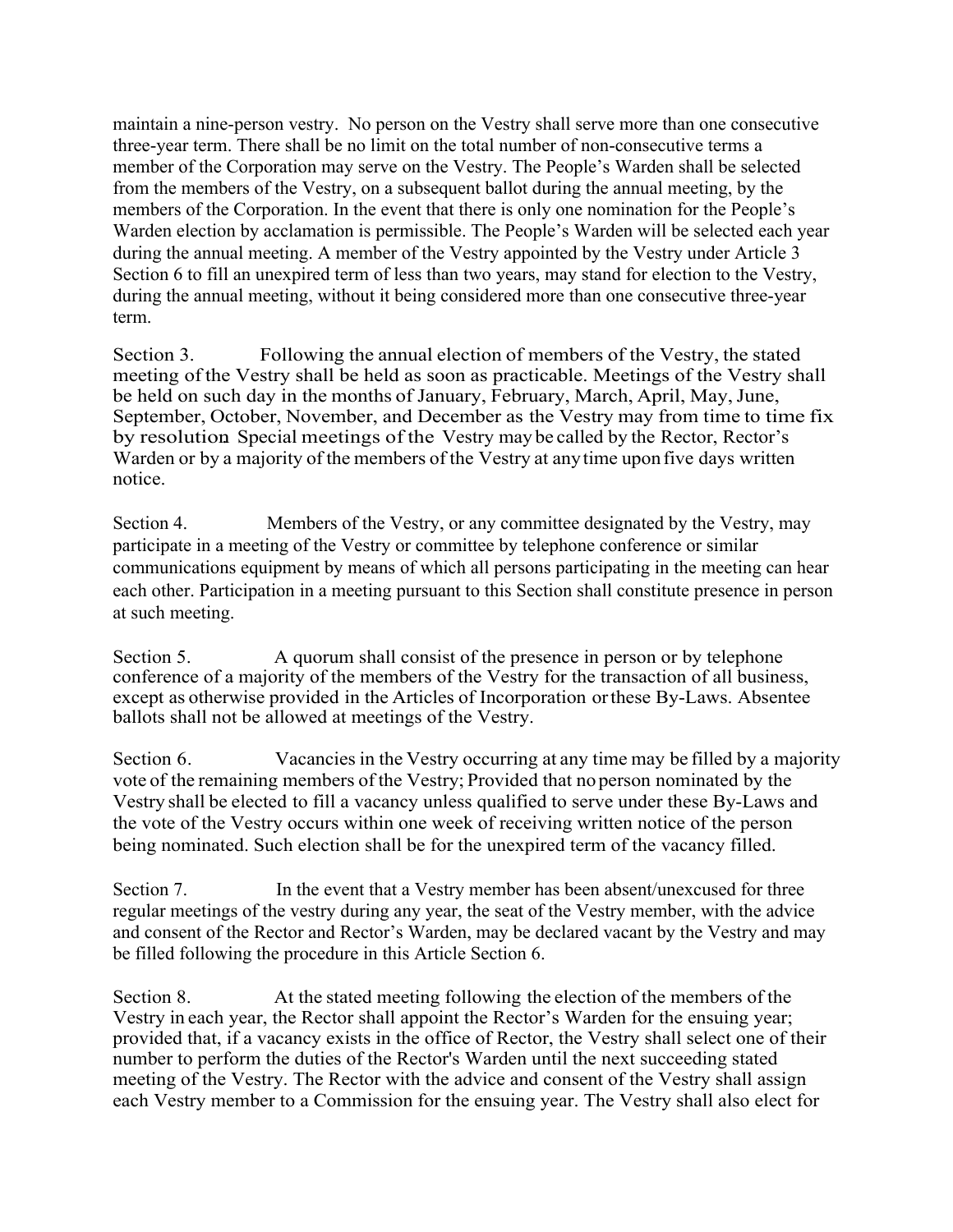the ensuing year a Secretary, a Treasurer, and such other officers as may be directed by the Articles of Incorporation or the By-Laws, none of whom need to be a member of the Vestry. All elections shall be by ballot, unless the same shall be dispensed with by the unanimous consent of the members of the Vestry present.

Section 9. To the fullest extent that the laws of the Commonwealth of Pennsylvania as now in effect or as hereafter amended permit elimination or limitation of the liability of members of the Vestry, no member of the Vestry of the Corporation shall be personally liable for monetary damages as such for any action taken or any failure to take any action, as a member of the Vestry. Any amendment or repeal of this Section or adoption of any provision of these By-Laws or the Articles of Incorporation of the Corporation which has the effect of increasing the liability of the members of the Vestry shall operate prospectively only and shall not affect any action taken, or anyfailure to act, prior to its adoption.

## **ARTICLE 4**

#### **Of Commissions and Committees**

Section 1. The Rector may appoint the Committees of Music, Church School, and Outreach, of which he or she shall be a member Ex-Officio.

1. The Committee of Music, to consist of at least three members one of which shall be the Director of Music, shall be in conjunction with the Rector have general charge of the Music of the Church.

2. The Committee on Church School, to consist of at least three members, shall assist the Rector in the supervision of the school, and in the absence of the Rector may have charge thereof.

3. The Committee on Outreach to consist of at least four members, who with the Rector shall have general charge of the missionary activities of the Church.

There shall be Vestry representation on each of these committees.

Section 2. The Rector with the advice and consent of the Vestry shall appoint at least two Vestry members to be on each of The Committee of Finance and The Committee of Buildings and Grounds, of which he or she shall be a member Ex-Officio.

1. The Committee of Finance, to consist of the Treasurer and at least four other members, who shall have oversight of the investments and general charge of the finances of the Parish and shall present the Vestry at its stated meeting in December a budget for the next year for its review and approval.

2. The Committee of Buildings and Grounds, to consist of at least four members, who shall have charge of the care and upkeep of the property.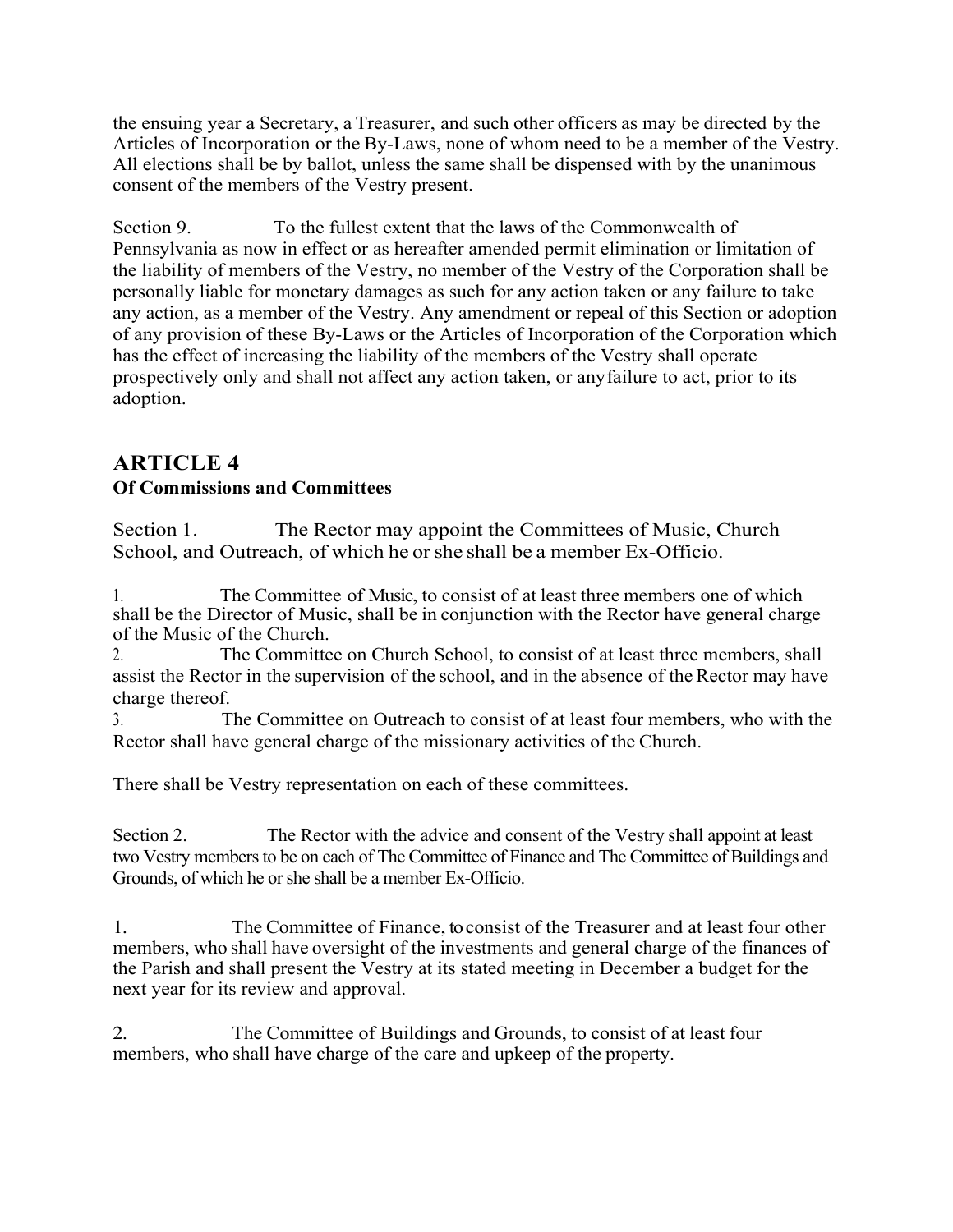Section 3. The Rector with the advice and consent of the Vestry may create such commissions and committees, standing, task force or special, to perform such functions, and to serve such terms, as is may deem appropriate, of which he or she shall be a member Ex-Officio. The Rector with the advice and consent of the shall appoint members of commissions and committees which can include, but are not limited to, members of the Vestry.

# **ARTICLE 5 Of the Election of the Rector**

Section 1. A vacancy in the office of the Rector shall be filled in accordance with the appropriate canons of the Church and in compliance with procedures of the Diocese of Pennsylvania.

Section 2. The person to be elected shall have been openly nominated at a previous meeting of the Vestry, the notice for which meeting shall have been issued at least one week previous to the holding thereof, and shall have stated that nominations would then be made and received; and the notice for the meeting at which such election is intended, shall state such intention; and no election as aforesaid shall be held until at least one week shall have elapsed from and after the nomination of the candidate.

Section 3. The agreement between the person called and the Corporation shall be reduced to writing and signed by both parties, of which each party shall be furnished with a copy.

## **ARTICLE 6 Of the Church Wardens, Secretary, Treasurer, and Sexton**

Section 1. The Church Wardens shall have a general superintendence of the property of the Corporation, except as delegated to the Committees, and shall take care that the Sexton and other employees perform their respective duties in a satisfactory manner, and that order be maintained in and about the Church. They shall have power to make purchases of all articles necessaryfor the use of the Church within the limits of a budget adopted by the Vestry without further authorization fromthe Vestry.

Section 2. The People's Warden shall have the custody of all title and insurance papers of the Corporation. It shall be his or her duty to provide the registers as provided in Article 7.

Section 3. The Treasurer shall have custody of and shall maintain the books of account of the Corporation and shall have charge of all the revenues of the Corporation, which shall be deposited in the banks or Trust Company designated by the Vestry, to the credit of the Corporation. The said revenues shall be from time to time applied for the maintenance and support of the Rector, other Ministers and Officers of the Church, and in the erection and necessary repairs of the Church, Churchyard, Rectory, and such other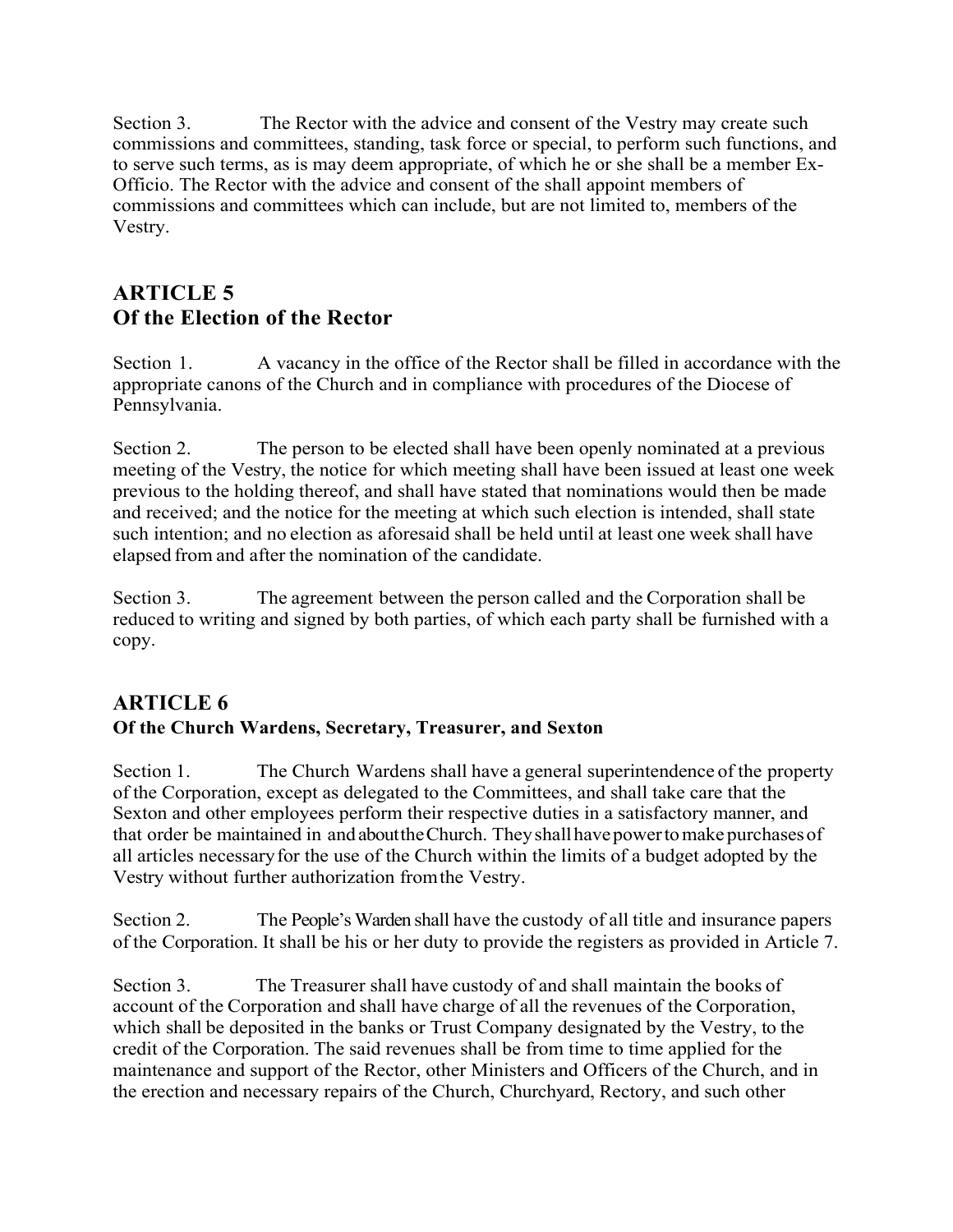houses as shall belong to the Corporation and to any other purposes to which the corporate funds may be lawfully applied as directed by the People' s Warden; provided that the Vestry may by resolution designate one or more alternates to sign or countersign checks if the Treasurer or the People's Wardenisnotavailable. TheTreasurershallrendertotheVestryatthestated meetingandtothe annual Parish meeting accounts of all receipts and disbursements for the year. The Treasurer shall at the stated meeting and at other times as the Vestry may require lay before the Vestry a statement of all debts and liabilities of the Corporation in detail, showing to whom the same may be owing and also a statement of all the property, claims and effects belonging to the Corporation, which accounts shall be audited annually in conformity with Canonical requirements. The books of account of the Treasurer shall be open at all reasonable times to the inspection of the Vestry.

Section 4. TheRector's Warden shall have special chargeoftheEucharist plate, and shall, when required, provide from the Eucharist alms the bread and wine necessary for the administration of the Holy Eucharist. It shall be the duty of the Church Wardens, assisted by members of the Vestry or other fit persons, to collect the offerings from the Congregation.

Section 5. The Secretary shall keep minutes of the proceedings of the Vestry, notify members of all its meetings, call special meetings when ordered, and perform generally such duties as pertain to the office.

Section 6. All books, papers, and records relating to the property of the Corporation shallbe delivered by the Secretary, Treasurer, and Wardens to their successors in office.

Section 7. The Sexton shall have constant care of the Church and shall perform all other duties connected with such office, as directed by the Rector or either of theWardens.

### **ARTICLE 7 Registers**

Section 1. The People's Warden shall provide a register, to be kept in the custody of the Rector, in which shall be recorded by the Rector, or other minister of the Parish, a list of Communicants of the Parish, all Marriages, Baptisms,Confirmations, and Burials,at which such clergy shall have officiated in the Parish, together with all pertinent data as required by the Canons. This book shall belong to the Corporation as a part of the Church records. Certificates from these records, under seal, shall, when requested, be provided by the Rector or the Wardens.

Section 2. The People's Warden shall keep a register in which shall be entered the names of all persons who contribute to the current expenses of the Corporation, and the amount of such contribution. The People's Warden and the Rector shall prepare from the said register a list of members qualified to vote for the election of members of the Vestry and shall deliver the list to the judges of elections on the day fixed for the election of members of the Vestry.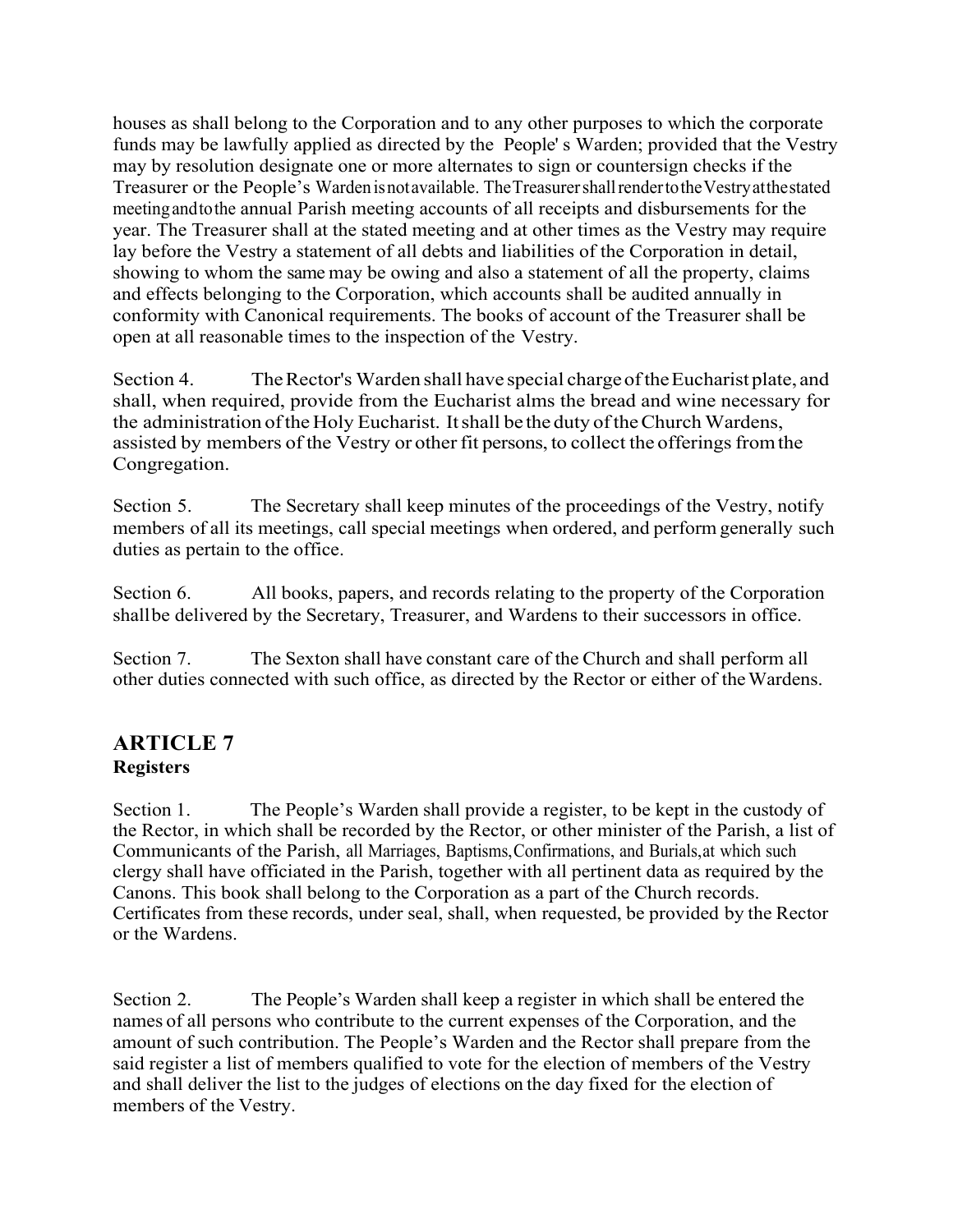## **ARTICLE 8 Of the Church, Building, and Furniture**

Section 1. No alteration of or addition to any part of the Church building or the Church furniture, nor any decoration of the same shall be made without the consent of the Vestry, and no tablet, window or monument shall be placed in the Church, unless a complete design thereof shall have been first approved by the Vestry; Provided, That nothing herein contained shall in any wise be taken to affect or vary the rights of the Rector as specified in the Constitution and Canons of the Episcopal Church.

#### **ARTICLE 9 Of Gifts to the Church**

Section 1. All articles of every description given to the Church or placed in, upon or about the Church building, whether as memorials or otherwise, shall become the absolute property of the Corporation, and subject to the exclusive control and disposition of the Vestry in allrespects.

#### **ARTICLE 10 Indemnification**

Section 1. Rights to indemnification

(a.) Unless in a particular case indemnification would jeopardize the Corporation's tax exempt status under Section 501(a) of the Internal Revenue Code (the "Code") or result in the Corporations' failure to be described in Section  $501(c)(3)$  of the Code, and except as prohibited by law, each member of the Vestry, member of the clergy, or officer of the Corporation shall be entitled to be indemnified by the Corporation against expenses and any liability paid or incurred by such person in the defense of any action or proceeding (other than an action by the Corporation or in the right of the Corporation if approved by the Vestry ) to which such person is a party by reason of being or having been a member of the Vestry, member of the clergy or officer of the Corporation (any such action or proceeding,other than as aforesaid hereinafter being referred to as an"Action"). (b.) Persons who are not members of the Vestry, members of the clergy, officers of the Corporation may be similarly indemnified in respect to service to the Corporation to the extent the Vestry at any time designates any of such persons as entitled to the benefits of Article 10.

(c.) As used in this Article 10; "Indemnitee" shall include each member of; Vestry, each member of the clergy, and each officer of the Corporation and each, other person designated by the Vestry as entitled to the benefits of this Article 10; "liability" shall include amounts of judgments, excise taxes, fines, penalties and amounts paid in settlement' and "expenses" shall include fees and expenses of counsel incurred by the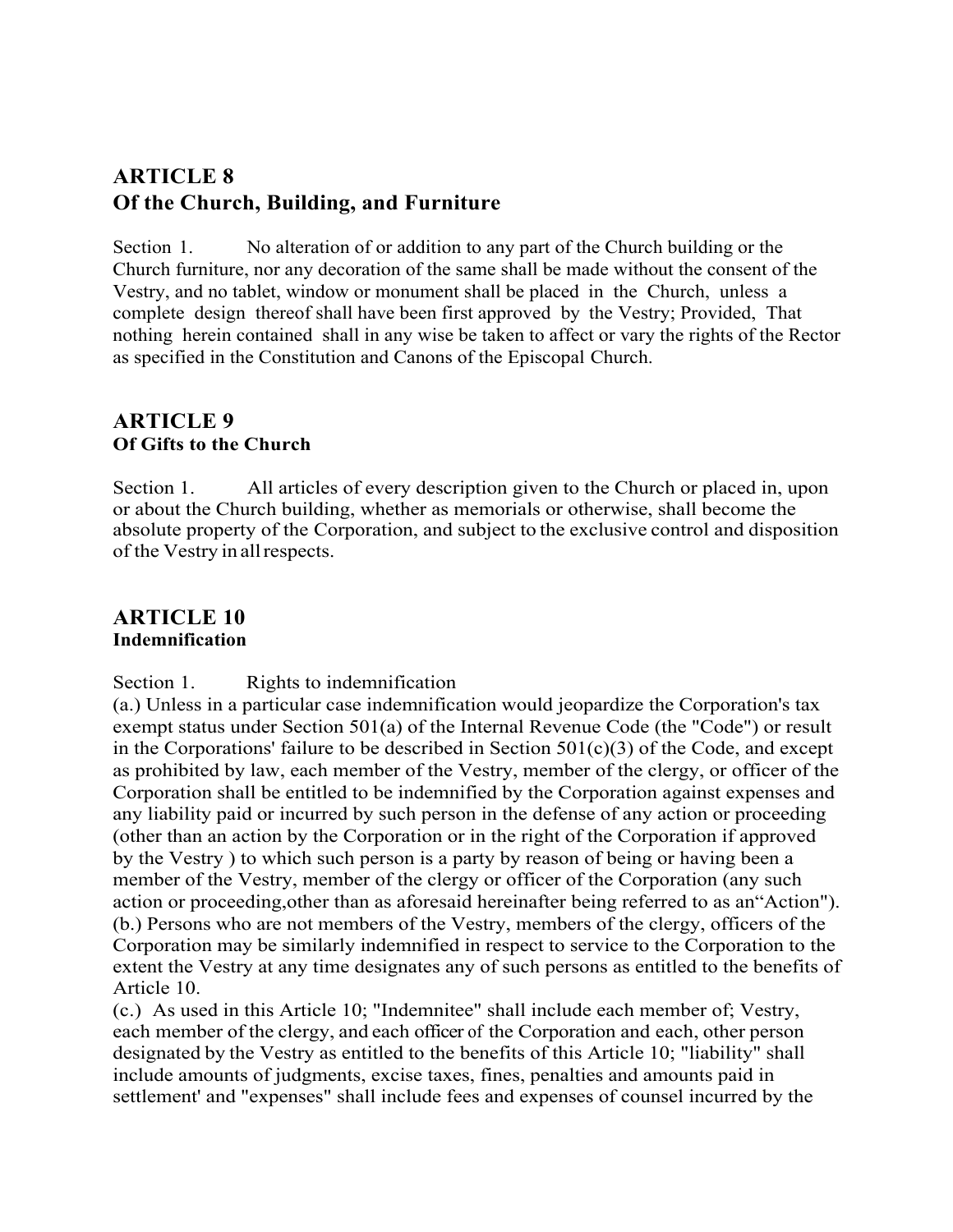indemnitee only (i) if the Corporation has not at its expense assumed the defense of the Action on behalf of the indemnitee with reputable and experienced counsel selected by the Corporation, or (ii) if it shall have been determined pursuant to Section 3 hereof that the indemnitee was entitled to indemnification for expenses in respect of an action brought under that section.

Section 2. Right of Advancement of Expenses. Every indemnitee shall be entitled as of right to have his expenses in defending any Action paid in advance by the Corporation, as incurred, provided that the Corporation receives a written undertaking by and on behalf of the indemnitee to repay the amount advance if it should ultimately be determined that the indemnitee is not entitled for such expense.

Section 3. Right of Indemnitee to Initiate Action; Defenses.

(a.) If a written claim under Section 1 or Section 2 of this Article is not paid in full by the Corporation within thirty days after such claim has been received by the Corporation, the indemnitee may at any time thereafter initiate an action to recover the unpaid amount of the claim, and if successful in whole or in part, the indemnitee shall also be entitled to be paid the expense prosecuting such action.

(b.) the only defenses to an action to recover a claim for indemnification otherwise properly asserted under Section 1 shall be (i) that the indemnitee's conduct was such that under applicable law the Corporation is prohibited from indemnifying the indemnitee for the amount claimed, or (ii) that the indemnification would jeopardize the Corporation's taxexempt status under Section 50l(a) of the Code or result in the Corporation's failure to be described in Section 501(c)(3) of the Code, but the burden of proving any such defense shall be the Corporation.

(c) The only defense to an action to recover a claim for advancement of expenses otherwise properly asserted under Section 2 shall be that the indemnitee failed to provide the undertaking required by Section 2.

Section 4. Non-Exclusivity, Nature, and Extent of Rights. The rights indemnification and advancement of expenses provided for in this Article shall (i) not be deemed exclusive of any other rights to which any indemnitee may be entitled, (ii) be deemed to create contractual rights in favor of each Indemnitee who served the Corporation at any time while this Article 10 is in effect (and each such indemnitee shall be deemed to be so serving in reliance on the provisions of this Article), and (iii) continue as to each indemnitee who has ceased to have the status pursuant to which he was entitled or was designated as entitled to indemnification under this Article 10 and shall inure to the benefit of the heirs and legal representatives of each indemnitee.

### **ARTICLE 11 Of the Seal of the Corporation**

Section 1. A metal seal, having the appropriate inscriptions, shall be the corporate seal of this Corporation. It shall be used in all acts of the Vestry requiring the seal, and shall